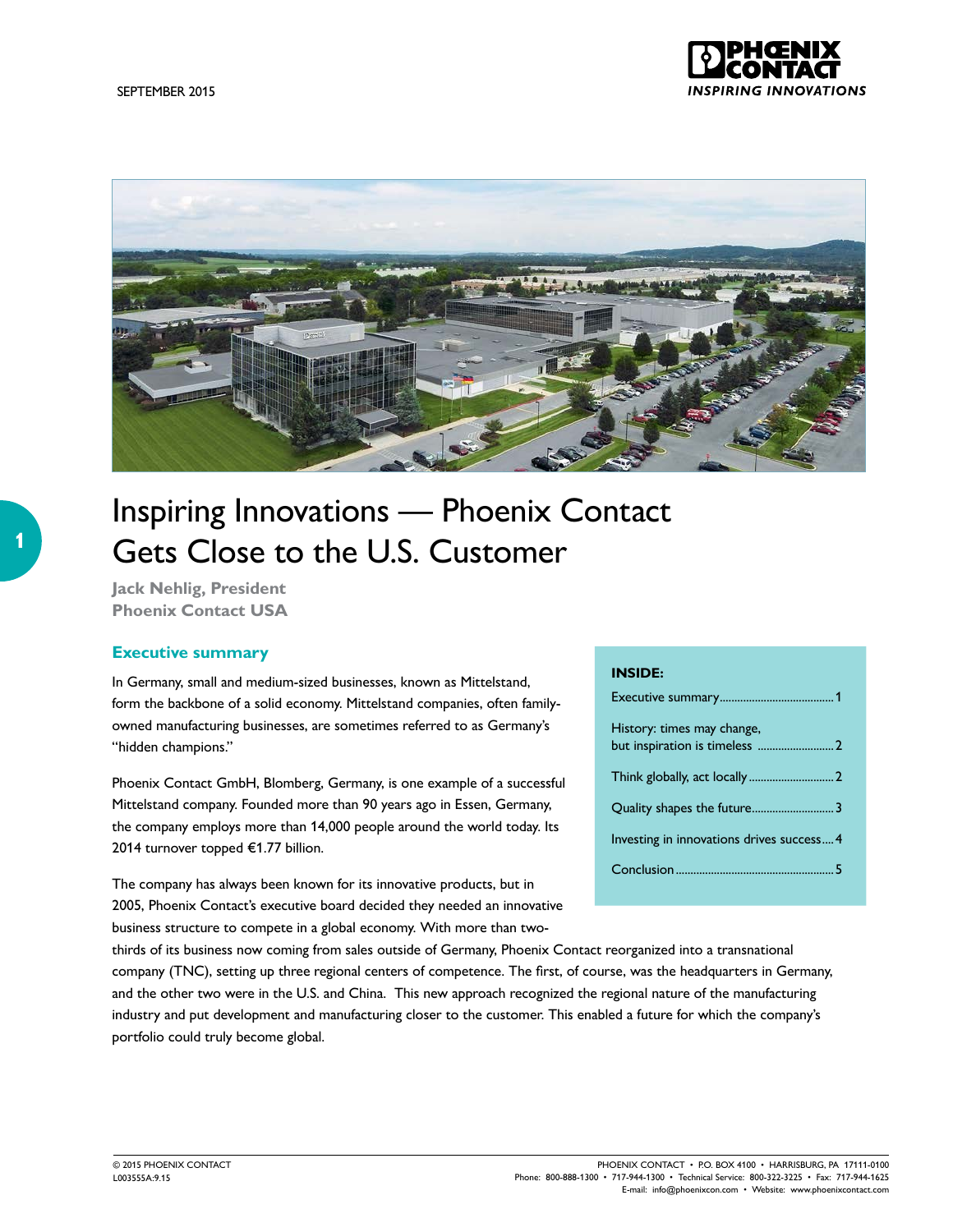

# **History: times may change, but inspiration is timeless**



**Phoenix Contact invented the first modular terminal block in 1928.**

In 1923, Hugo Knümann founded Phönix Elektrizitätsgesellschaft (Phoenix Electricity Company) in Essen, Germany, specializing in contact wire terminals for electric trams. The first major milestone for Phoenix Contact came in

1928, when Knümann invented the modular terminal block, revolutionizing electrical connection technology.

Through most of the 20th century, Phoenix Contact maintained steady growth, but primarily conducted business in and around Germany. During the 1980s, Gerd Eisert, one of the company's managing partners, realized the importance of a worldwide presence. He worked tirelessly to establish subsidiaries in major foreign markets. One of the first three of these subsidiaries was Phoenix Contact USA, established near Harrisburg, Pa., in the early 1980s.

As this international expansion was occurring, Phoenix Contact's product range was also growing, both in the number of products offered and in technological advancement. The company diversified beyond the modular terminal block and began integrating more electronic



**Gerd Eisert (seen here on the right at the grand opening of Phoenix Contact USA's Lower Swatara facility in 1985) led Phoenix Contact's expansion into international markets beyond Germany.**

functions into its wide range of products. The expanded product range now included a wide range of modern industrial technologies including:

- Terminal blocks
- Device connectors
- Surge protection modules
- Interface components
- Network technology and control systems
- Wireless, safety and security solutions
- Control cabinet

During the next few decades, Phoenix Contact USA operated primarily as a sales subsidiary, growing to \$100 million in U.S. sales by 2005. A small amount of manufacturing took place in the U.S. at that point, but it was primarily value-added assembly, totaling about \$30 million in annual sales.



**Over the past several decades, Phoenix Contact's product family has grown to include nearly every component found in an industrial control cabinet.** 

### **Think globally, act locally**

In 2005, the Executive Board announced a new corporate strategy. To position the company for faster growth, Phoenix Contact changed its structure to a transnational corporation (TNC) with three regional centers of competence: Germany, the U.S. and China.

At Phoenix Contact, there is a strong belief that a high level of process know-how (vertical integration) is important to ensure the highest quality of its products. For example, Phoenix Contact even manufactures its own screws, which are a key component in many of its terminal blocks.

At the same time, Phoenix Contact wanted to operate as a local company throughout the world. Each region has unique needs, and local companies are better suited to find the solutions that address their specific markets.

© 2015 PHOENIX CONTACT PHOENIX CONTACT • P.O. BOX 4100 • HARRISBURG, PA 17111-0100 Phone: 800-888-1300 • 717-944-1300 • Technical Service: 800-322-3225 • Fax: 717-944-1625 E-mail: info@phoenixcon.com • Website: www.phoenixcontact.com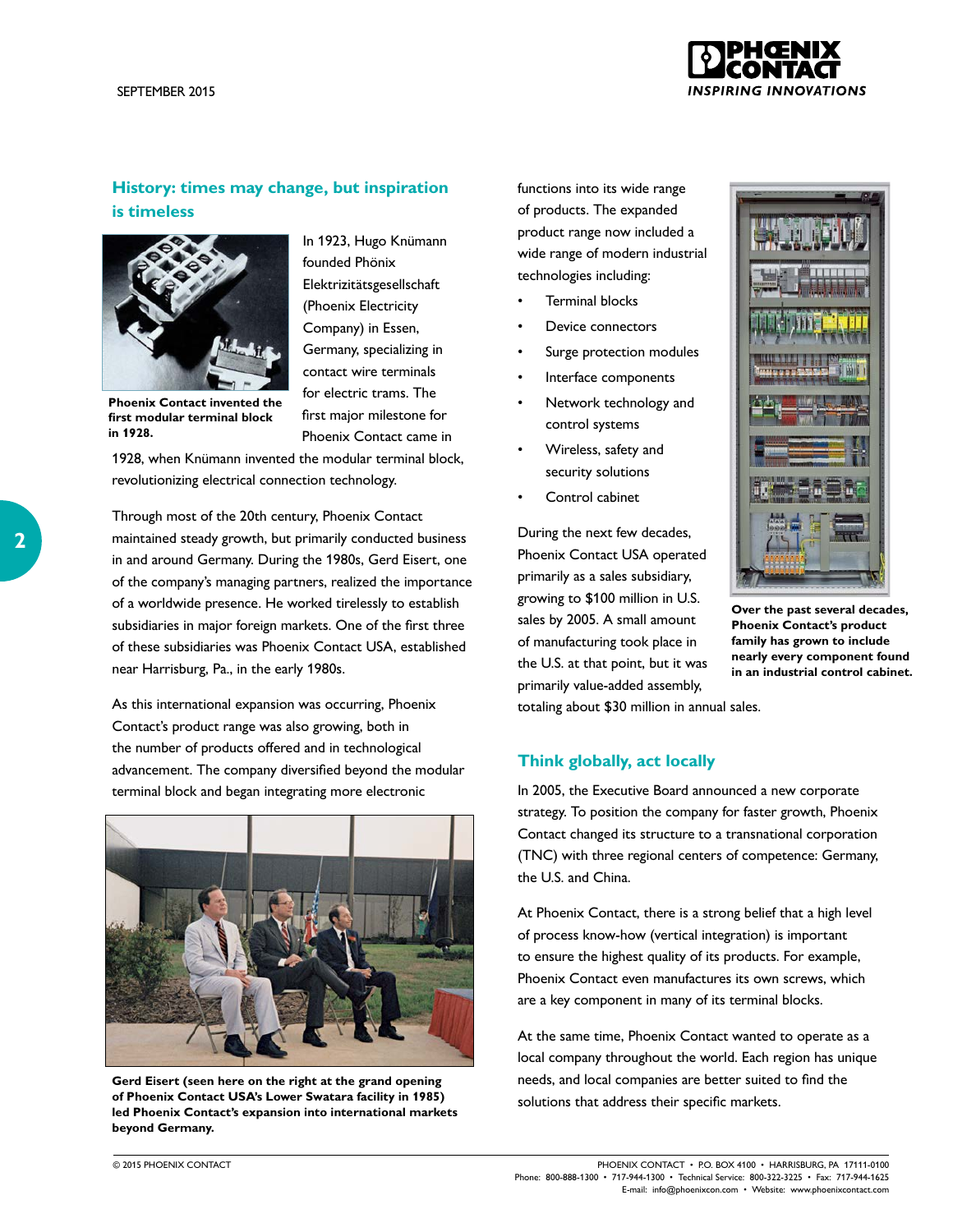

While many American companies were sending their manufacturing operations offshore, Phoenix Contact chose to increase its investment in the U.S. based on its TNC strategy and established a U.S.-based design and manufacturing center. This strategy was focused on designing new products based on American standards and customer needs and NOT simply transferring manufacturing from Germany to the U.S.

To accomplish this, Phoenix Contact established a separate Development & Manufacturing Company, housing Regional Business Units (RBUs) in the U.S., responsible for product management, development and manufacturing. As a result of the RBUs, Phoenix Contact can provide better products, improved response times and more personalized service to customers in North and South America.

The RBU's product development strategy is to design products based on technology of American origin and unique competence, as well as for key American industries. Phoenix Contact's engineers specialize in technologies based on the needs of the North American market. Additionally, because the automotive and oil-and-gas industries are so important to the American economy, global industry managers supporting those industries are also based in the U.S.

Another step in getting closer to the customer was the opening of the Logistics Center for the Americas (LCA) in 2008. Since then, Phoenix Contact's U.S. headquarters ships products directly to subsidiaries in North and South America.



**The automated logistics system ensures fast delivery to American customers.** 

To provide more personalized service in key industries, Phoenix Contact has also established several Customer Technology Centers (CTCs) across the U.S. These locations include:





**The CTCs make it easy for Phoenix Contact to serve customers in key markets, including (clockwise from top) Texas, Michigan and California.**

- Houston, Texas opened in 2007; home to Phoenix Contact's global oil and gas management team
- Ann Arbor, Michigan opened in 2012; home to Phoenix Contact's global automotive team; also serves as the software development center for the U.S. market
- San Jose, California opened in 2014; serves the hightech Silicon Valley market

### **Quality shapes the future**

Phoenix Contact expects the highest quality down to the smallest detail, no matter where it produces a product. As part of this TNC strategy, Phoenix Contact decided that the U.S. headquarters would follow the same processes and standards as its German operations do. In fact, the U.S. and German production facilities even share their DQS Certificate for Quality, Environmental and Occupational Health and Safety Management (ISO 9001:2008; ISO 14001: 2004; OHSAS 18001:2007).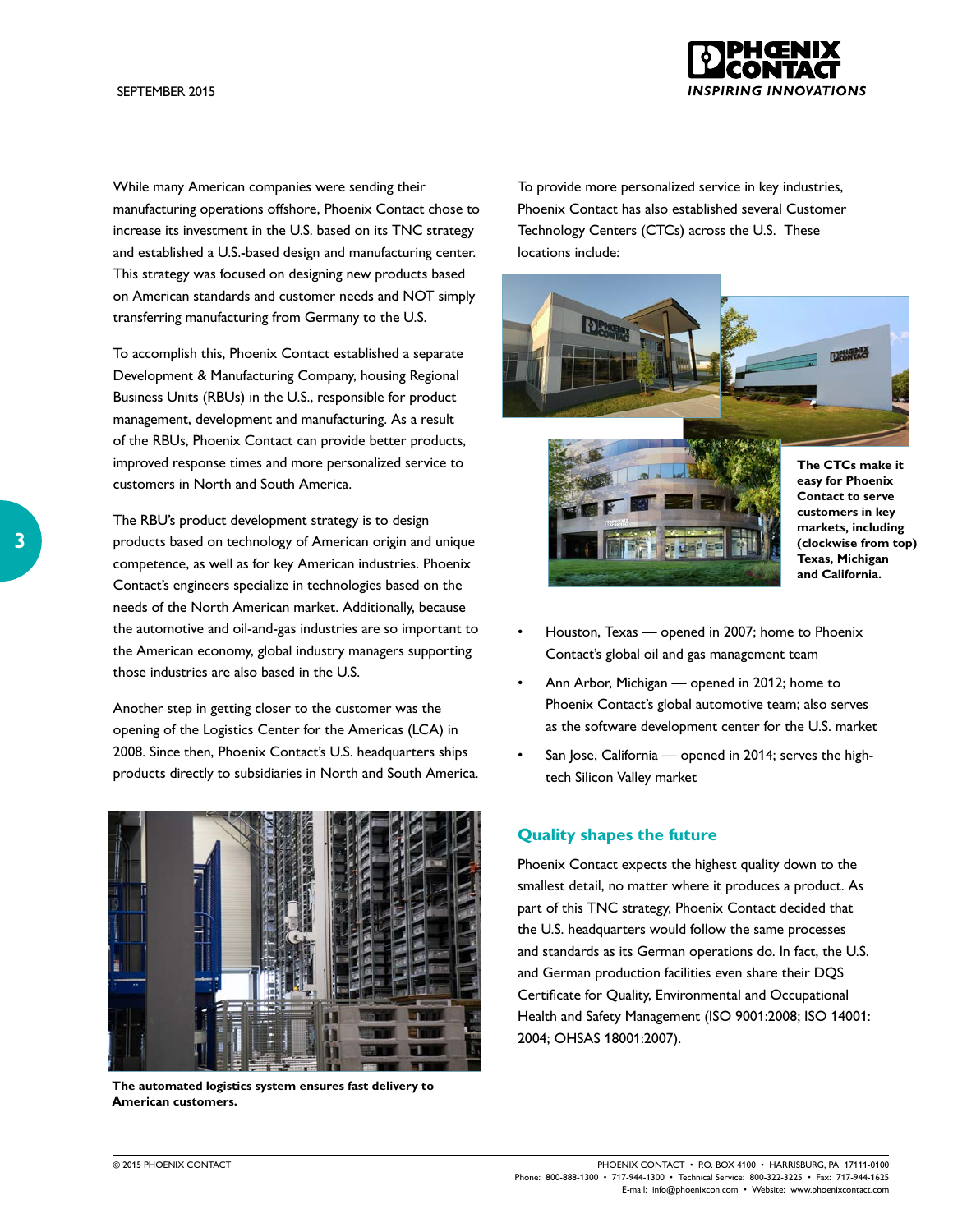

This means that if one location does not meet the standards, all of the locations will lose their registration. Similarly, the LCA uses the same automated system as the logistics center in Germany.

Phoenix Contact invests significant time and money to ensure high-quality training for all employees. In August 2011, the U.S. began a Mechatronics Apprenticeship program to address the needs of its increasingly complex production environments. The program was modeled off of the training programs in Germany. For the inaugural class, Phoenix



Contact selected a group of current manufacturing employees. Over a four-year period, the apprentices received 8,000 hours of onthe-job and classroom training to support the technology within the manufacturing environment. Part of the curriculum included a trip to Germany to learn directly from their German counterparts.

**Kurt Bruehl, manufacturing engineer, inspects a feeder bowl to make sure the contacts are running properly and that the track is properly aligned. Kurt is a graduate of the Mechatronics Apprenticeship program.**

In May 2013, the program became the first state-approved program of its kind, recognized by the Commonwealth of Pennsylvania's Apprenticeship and Training Council and the U.S. Department of Labor Office of Apprenticeship.

#### **Investing in innovations drives success**

Phoenix Contact has never wavered in its commitment to local development and manufacturing. Even during the economic crisis of 2008–2009, Phoenix Contact did not lay off any employees and continued to develop new products. As the economy recovered and business picked up again, Phoenix Contact was fully staffed to meet customer needs. The result was a much quicker recovery than many other companies experienced. In 2010, global sales were 42 percent higher than 2009 and were 12 percent higher than 2008 figures.

The goal of the RBU was to develop products to meet the specific needs of the North American market. This has resulted in innovations such as:

- The easiest and most reliable industrial wireless products on the market
- A range of advanced Ethernet switches
- Award-winning Valueline and Designline industrial PCs
- Custom cables and cordsets, shipped within five days or less
- Surge protection devices (SPDs) to protect advanced electronics in telecommunications and modern railroad equipment
- Varioface Professional (VIP) line of system cabling
- Foundation Fieldbus process infrastructure systems
- Overmolded cables and cordsets for North American customers

Phoenix Contact engineers also created custom designs for leading companies such as Ford, Enphase and Alcatel-Lucent, resulting in significant business. Some American-designed products (such as Valueline and VIP) have also shown global appeal. The D&M Company received more than 50 patents since its inception.

Phoenix Contact's D&M business now does nearly \$100 million in sales annually, including \$30 million in export business. The number of D&M employees has grown from less than 100 in 2005 to more than 250 today — more than a third of the company's 675 employees in the U.S. That includes 210 in Pennsylvania, 35 in Michigan and five in Houston.